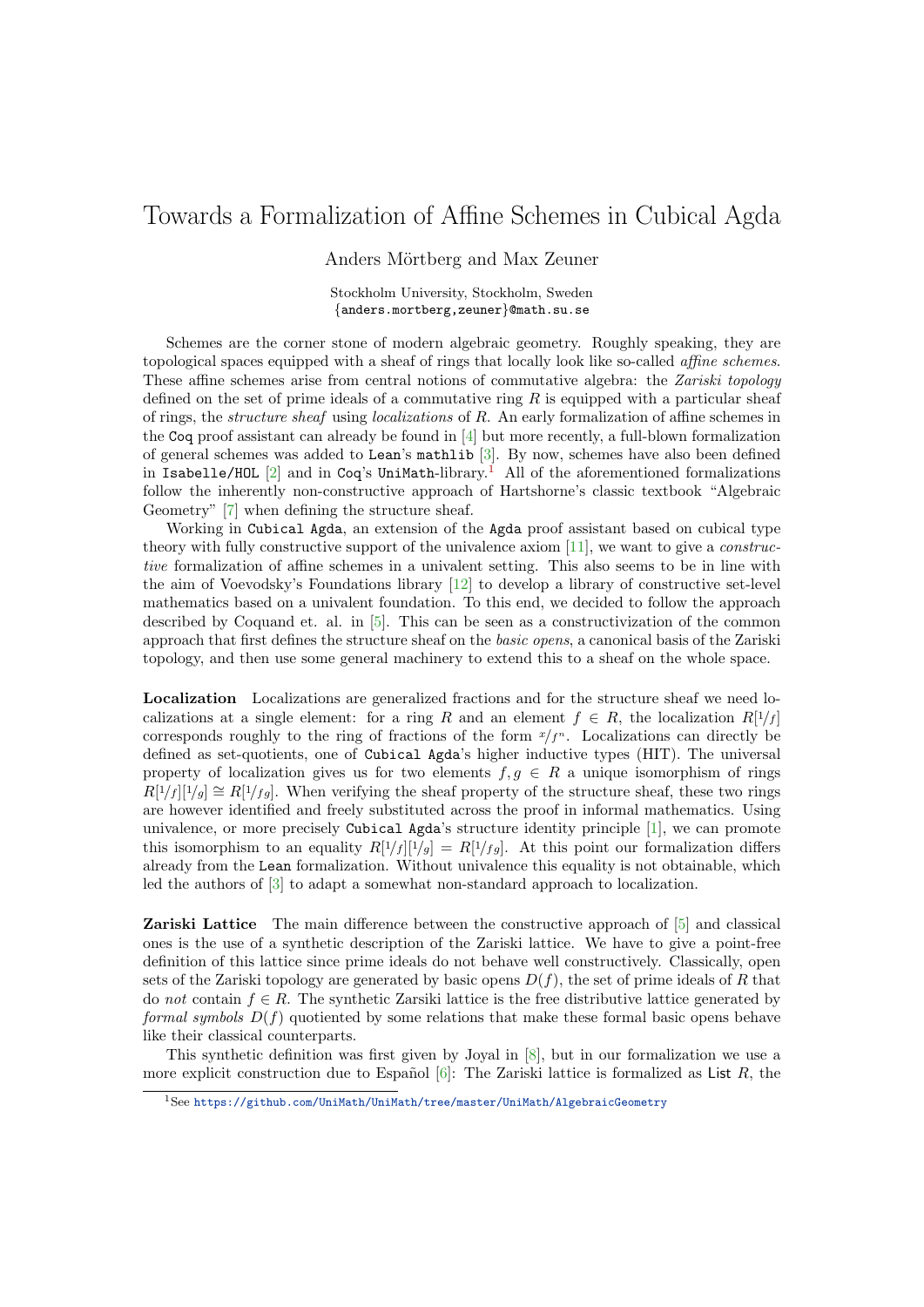Affine Schemes Cubically **M**örtberg and Zeuner

type of lists with elements in  $R$ , quotiented by the relation

$$
[\alpha_0,\ldots,\alpha_n] \sim [\beta_0,\ldots,\beta_m]
$$
  $\Rightarrow \sqrt{\langle \alpha_0,\ldots,\alpha_n \rangle} = \sqrt{\langle \beta_0,\ldots,\beta_m \rangle}$ 

This means that two lists are considered equal if the radicals of the ideals generated by their respective elements are equal. Since we are thus only working over finitely generated ideals, elements of this quotient are in bijective correspondence with open sets of the Zariski topology if R is Noetherian.

Equipping this set-quotient with the structure of a distributive lattice requires a lot of standard results about radical ideals and facts about  $-+$  and  $\cdot \cdot$  of ideals, as those will give rise to the lattice operations. On top of that we need to introduce operations  $-++$  and  $\cdots$  on lists that correspond to addition and multiplication of the ideals generated by those lists. For addition  $- + +$  is just list concatenation and for multiplication  $\alpha \cdot \beta$  is the list of all products of the form  $\alpha_i\beta_j$ . The bottleneck then becomes proving that

$$
\langle [\alpha_0, \ldots, \alpha_n] + [\beta_0, \ldots, \beta_m] \rangle = \langle \alpha_0, \ldots, \alpha_n \rangle + \langle \beta_0, \ldots, \beta_m \rangle
$$
  

$$
\langle [\alpha_0, \ldots, \alpha_n] \cdot [\beta_0, \ldots, \beta_m] \rangle = \langle \alpha_0, \ldots, \alpha_n \rangle \cdot \langle \beta_0, \ldots, \beta_m \rangle
$$

**Structure Sheaf** In the above implementation of the Zariski lattice, the basic open  $D(f)$ corresponds to the equivalence class of the singleton list  $[f]$ . In HoTT/UF [\[10\]](#page-2-10), subsets of a type X are functions from X into hProp, the universe of (homotopy) propositions. So if we denote by  $L_R$  the Zariski lattice associated with R, the basic opens are a function  $B_R: L_R \to \mathsf{hProp}$ mapping  $\alpha \in L_R$  to

$$
B_R(\alpha) \quad := \quad \exists_{f:R} \left( D(f) = \alpha \right) \quad := \quad \|\Sigma_{f:R} \left( D(f) = \alpha \right)\|
$$

Here  $\| \cdot \|$  is the propositional truncation, another HIT in Cubical Agda, turning any type into a proposition. The general strategy is now to construct the structure sheaf on basic opens and then use some general results from category theory to obtain a sheaf on the whole Zariski lattice. The construction of the presheaf on basic opens as well as a weak form of the sheaf property, are fully formalized.[2](#page-1-0) The full sheaf property and its lift to the whole lattice are currently work in progress.

For defining the basic presheaf we need to give a map  $(\Sigma_{\alpha:L_R}B_R(\alpha)) \to \textsf{CommRing}$  from elements of the Zariski lattice that are basic opens into the type of commutative rings, mapping  $D(f)$  to  $R[1/f]$ . Here we run into a problem resulting from working in a univalent setting: Given an  $\alpha$  s.t.  $B_R(\alpha)$ , the information which  $D(f)$  equals to  $\alpha$  is hidden under a propositional truncation while the goal type CommRing is a groupoid (i.e. a 1-type). To eliminate this truncation we need to appeal to a result by Kraus [\[9\]](#page-2-11). This however requires us to check some higher coherence condition, i.e. construct square fillers in CommRing. The key observation at this point is that the structure sheaf on  $L_R$  does actually take values in R-Alg, the type of R-algebras, as localizations of R are always R-algebras. The ring-valued structure sheaf can then be obtained by composing with the forgetful functor  $R$ -Alg  $\rightarrow$  CommRing. Some standard commutative algebra tells us that for  $f, g \in R$  with  $\sqrt{\langle f \rangle} \subseteq \sqrt{\langle g \rangle}$  there is a unique homomorphism of R-algebras  $R[1/g] \to R[1/f]$ .

It turns out that this not only solves the coherence issues, but actually facilitates the presheaf construction and the proof of the (weak) sheaf property by a rather neat argument that makes essential use of the primitives of Cubical Agda as well as the equality  $R[1/f][1/g] = R[1/g]$ , while avoiding cumbersome diagram chases.

<span id="page-1-0"></span><sup>2</sup>See <https://github.com/agda/cubical/tree/master/Cubical/Algebra/ZariskiLattice>